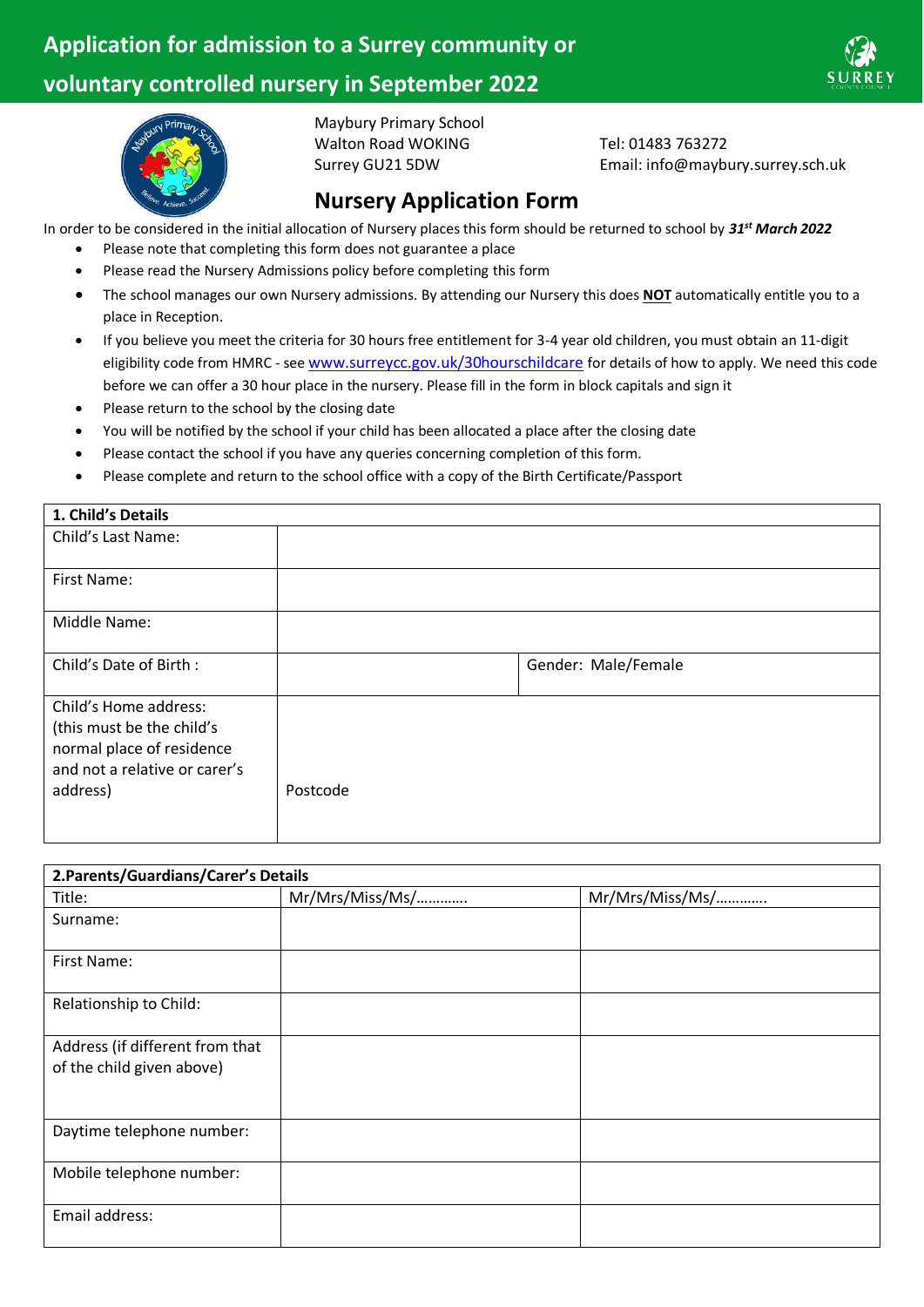| <b>Emergency Contact Telephone</b><br>Numbers if unable to contact<br>parent: (e.g. relative, | Name:         | Home Tel:   |
|-----------------------------------------------------------------------------------------------|---------------|-------------|
| neighbour)                                                                                    | Relationship: | Mobile Tel: |
|                                                                                               | Name:         | Home Tel:   |
|                                                                                               | Relationship: | Mobile Tel: |

| Is your child currently attending a nursery (If yes please provide name and address) Y<br>N                                                                                                                                                                                                                                                                                                                                                                                                              | Please tick<br>in this<br>column |
|----------------------------------------------------------------------------------------------------------------------------------------------------------------------------------------------------------------------------------------------------------------------------------------------------------------------------------------------------------------------------------------------------------------------------------------------------------------------------------------------------------|----------------------------------|
| Looked after and previously looked after children<br>(If the child is already in public care of a local authority or has previously been in care, please state<br>which Local Authority and provide evidence with your form).                                                                                                                                                                                                                                                                            |                                  |
| If there has been any involvement with Children's Services please provide information including dates<br>etc:                                                                                                                                                                                                                                                                                                                                                                                            |                                  |
| Looked after and previously looked after children                                                                                                                                                                                                                                                                                                                                                                                                                                                        |                                  |
| (If the child is already in public care of a local authority or has previously been in care, please state<br>which Local Authority and provide evidence with your form).                                                                                                                                                                                                                                                                                                                                 |                                  |
| If there has been any involvement with Children's Services please provide information including dates<br>etc:                                                                                                                                                                                                                                                                                                                                                                                            |                                  |
| Where there is a social or medical need for a place at the nursery school<br>(E.g. does your child have any special education needs, special social needs or a disability?<br>Are they supported by Social Services, a Speech Therapist, Educational Psychologist, Portage or Child<br>and Family Guidance? An application will not be considered under this criterion unless independent<br>evidence is provided. As such, please provide further details together with any relevant<br>documentation): |                                  |
| Where a child has a sibling attending the main school at the time of admission or is expected to have a sibling                                                                                                                                                                                                                                                                                                                                                                                          |                                  |
| attending the main school.<br>Please provide name(s) and date(s) of birth of siblings and year group(s) expected to be in at September 2021.                                                                                                                                                                                                                                                                                                                                                             |                                  |
| 1. Name<br>Year Group                                                                                                                                                                                                                                                                                                                                                                                                                                                                                    |                                  |
|                                                                                                                                                                                                                                                                                                                                                                                                                                                                                                          |                                  |
|                                                                                                                                                                                                                                                                                                                                                                                                                                                                                                          |                                  |
| Children who will are eligible for FEET funding the term after their                                                                                                                                                                                                                                                                                                                                                                                                                                     |                                  |
| 2nd Birthday (these children will be able to stay on in Nursery for two further years in 2020/21 and                                                                                                                                                                                                                                                                                                                                                                                                     |                                  |
| 2021/2022 and will be due to start Reception in September 2022                                                                                                                                                                                                                                                                                                                                                                                                                                           |                                  |
|                                                                                                                                                                                                                                                                                                                                                                                                                                                                                                          |                                  |
| Please see FEET information Surrey County Council - https://www.surreycc.gov.uk/people-and-                                                                                                                                                                                                                                                                                                                                                                                                              |                                  |
| community/family-information-service/choosing-childcare-for-children-and-young-                                                                                                                                                                                                                                                                                                                                                                                                                          |                                  |
| people/paying-for-childcare/free-early-education-for-2-year-olds-feet                                                                                                                                                                                                                                                                                                                                                                                                                                    |                                  |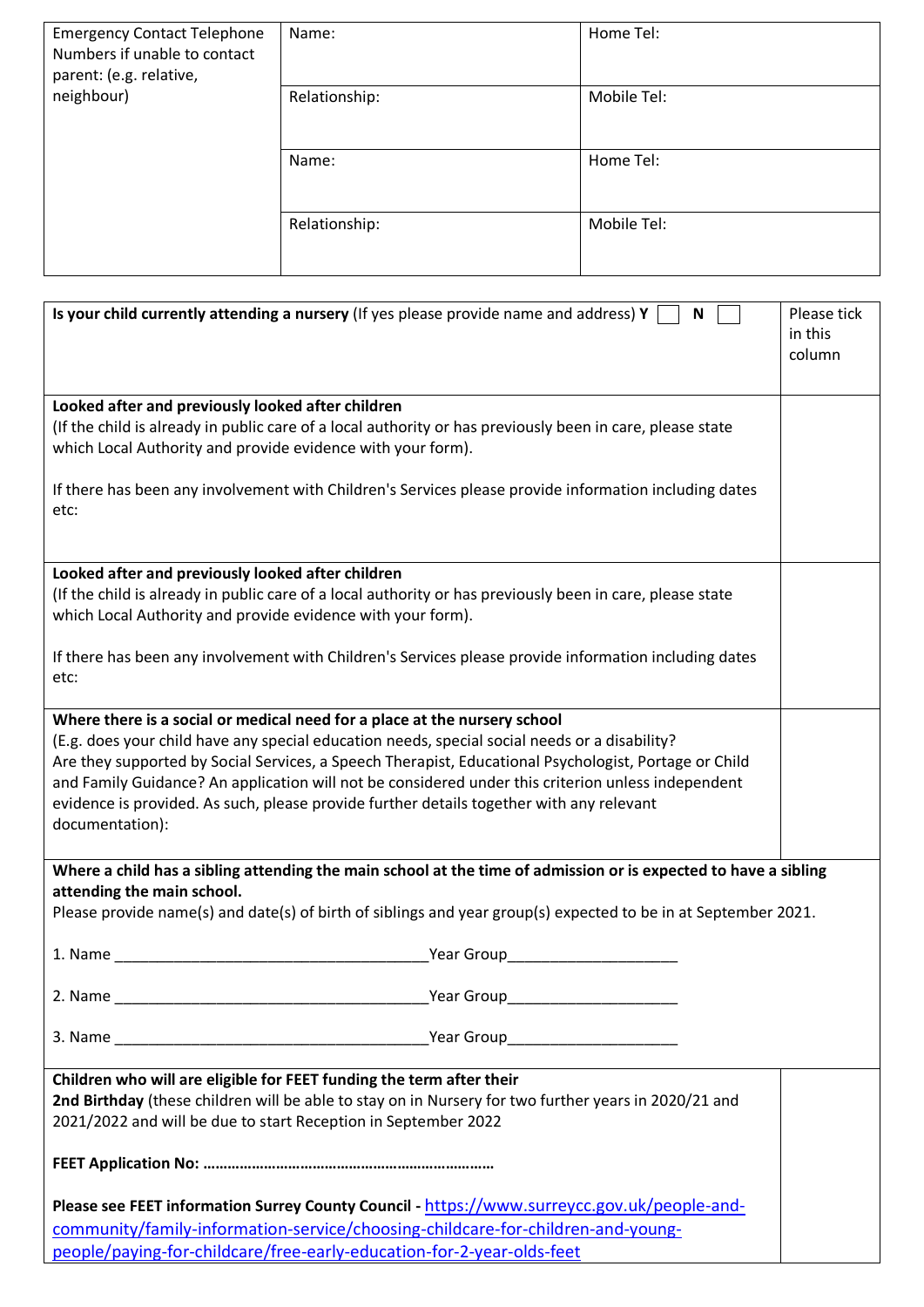## **4. Nursery Sessions**

Please note: All three year olds are entitled to 15 hours of free entitlement (the term after their third birthday) per week in term time.

You may also be entitled to an additional 15 hours (totalling 30 hours) per week in term time when:-

• Both parents (or sole parent in single parent family) are in paid employment, each must have a weekly minimum income equivalent to 16 hours of work at minimum wage or living wage and earn no more than £100,000 per annum. For more information, please visit [www.surreycc.gov.uk/30hourschildcare.](http://www.surreycc.gov.uk/30hourschildcare)

**If you are applying for the 15 hours of entitlement only, please fill in the box below. (Top up sessions are available at cost subject to availability, please enquire).**

|                | Please indicate your preferred sessions by stating 1st, 2nd, 3rd and 4th as your choice<br>in the box                                                                    | Please indicate<br>preference in this<br>column |  |  |
|----------------|--------------------------------------------------------------------------------------------------------------------------------------------------------------------------|-------------------------------------------------|--|--|
| 1              | Five morning sessions Monday-Friday 8.30am-11.30am = 15 hours                                                                                                            |                                                 |  |  |
| $\overline{2}$ | Five afternoon sessions Monday-Friday 12.15-3.15pm = 15 hours                                                                                                            |                                                 |  |  |
|                | OR, If you are applying for the 30 hours of extended entitlement please fill in the box below                                                                            |                                                 |  |  |
| 3              | All Day Monday to Friday 8.30am $-3.15$ pm = 30 Hours free due to eligibility for 30<br>hours free entitlement. Eligibility code shown below*. (subject to availability) |                                                 |  |  |
|                | Parent/carer National Insurance Number:<br>30 hours eligibility code (11 digits):                                                                                        |                                                 |  |  |
| 4              | All Day Monday to Friday but NOT eligible for 30 hours, so 15 hours funded and 15                                                                                        |                                                 |  |  |
|                | hours fee paying at £14 per session and subject to availability                                                                                                          |                                                 |  |  |
|                | (*30 hours will be subject to an eligibility check)                                                                                                                      |                                                 |  |  |

**All places will be allocated in accordance with Nursery Admissions Policy. Please note: Preferences cannot be guaranteed as sessions are allocated subject to availability which may result in your child being offered a place at either one of the session options outlined above.**

| 5. Medical Information                        |         |                                                       |             |          |
|-----------------------------------------------|---------|-------------------------------------------------------|-------------|----------|
| Name of Doctor:                               |         | <b>Address of Doctor:</b>                             |             |          |
| Doctor's Tel:                                 |         |                                                       |             |          |
|                                               |         | Any known problems in: (*please delete as applicable) |             |          |
| Hearing                                       | *YES/NO | Hearing Aid Worn                                      | *YES/NO     | Details: |
| Vision                                        | *YES/NO | Glasses Worn                                          | *YES/NO     |          |
| Speech                                        | *YES/NO | Dominant Hand                                         | *Left/Right |          |
| Allergies                                     | *YES/NO | If 'YES' please specify:                              |             |          |
| Any Other Health Problems:<br>Please specify: |         |                                                       |             |          |
| (e.g. Asthmas, Diabetes etc)                  |         |                                                       |             |          |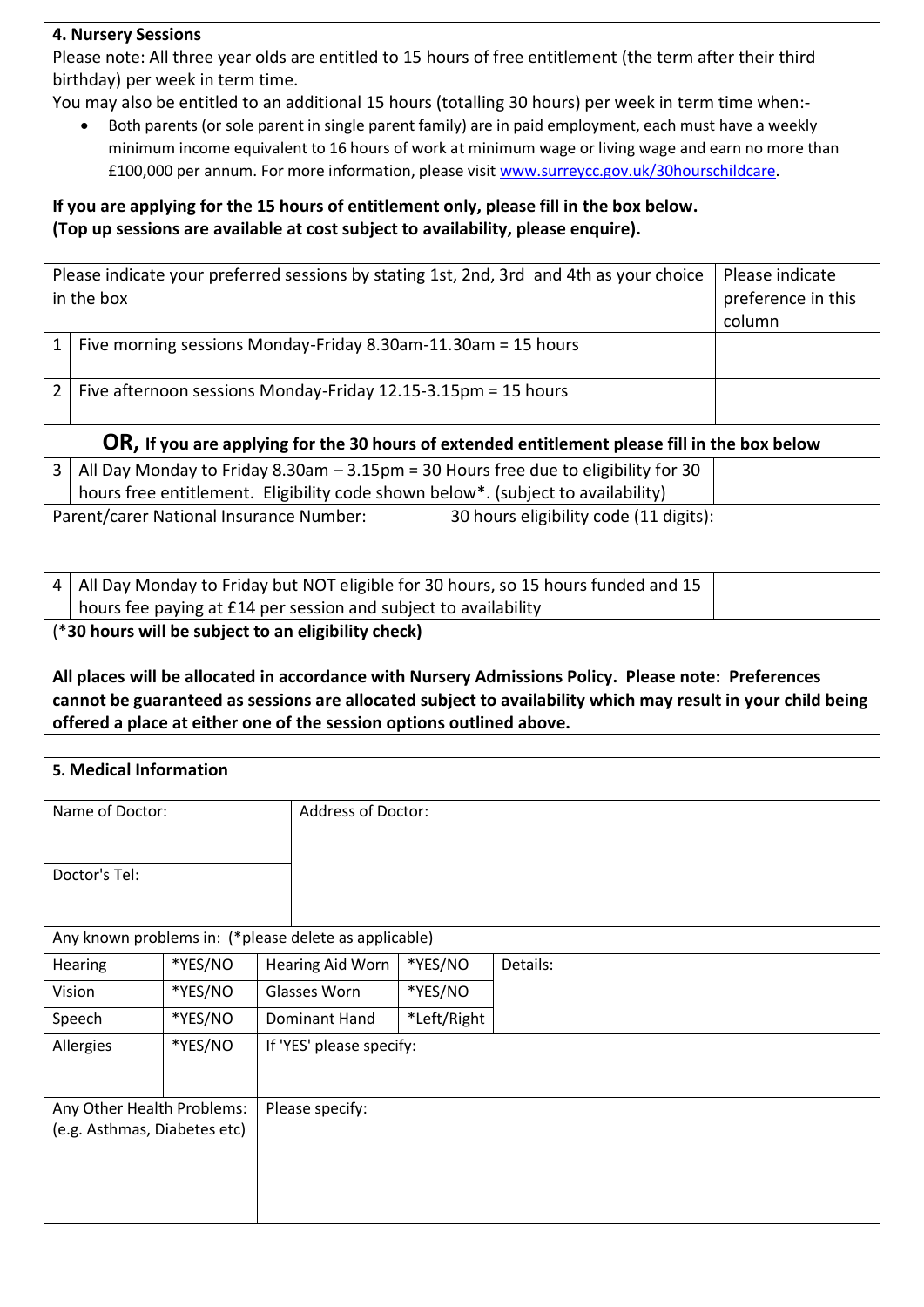| 6. Personal Information                                       |  |                  |           |                                |              |
|---------------------------------------------------------------|--|------------------|-----------|--------------------------------|--------------|
|                                                               |  |                  |           |                                |              |
| Dietary Needs (Please indicate below)<br>Halal foods only     |  | Not allowed beef |           | Vegetarian food only           | Kosher Foods |
| Not allowed pork                                              |  |                  |           |                                | only         |
|                                                               |  |                  |           |                                |              |
| How will the child get to school (please tick as appropriate) |  |                  |           |                                |              |
| <b>Bus</b>                                                    |  | Car Share        |           | Train                          |              |
| Car                                                           |  | Cycle            |           | Walk                           |              |
|                                                               |  |                  |           |                                |              |
|                                                               |  |                  | Religion: |                                |              |
|                                                               |  |                  |           |                                |              |
| Main language spoken at home:                                 |  |                  |           | First Language spoke to child: |              |
|                                                               |  |                  |           |                                |              |
|                                                               |  |                  |           |                                |              |

| 7. Information for the Department of Education - Ethnic Origins (please tick as appropriate) |                                            |                              |  |  |
|----------------------------------------------------------------------------------------------|--------------------------------------------|------------------------------|--|--|
|                                                                                              |                                            |                              |  |  |
| Asian or Asian British:                                                                      | <b>Black or Black British:</b>             | Chinese or Chinese British:  |  |  |
| Bangladeshi                                                                                  | African                                    | Chinese                      |  |  |
| Indian                                                                                       | Caribbean                                  | Any other Chinese background |  |  |
| Pakistani                                                                                    | Any other Black background                 |                              |  |  |
| Any other Asian background                                                                   |                                            |                              |  |  |
|                                                                                              |                                            |                              |  |  |
| Mixed:                                                                                       | White:                                     |                              |  |  |
| White and Asian                                                                              | <b>British</b>                             | Welsh                        |  |  |
| White and Black African                                                                      | English                                    | Gypsy Roma                   |  |  |
| White and Black Caribbean                                                                    | <b>Irish</b><br>Any other white background |                              |  |  |
| Any other mixed background                                                                   | Scottish                                   |                              |  |  |
|                                                                                              |                                            |                              |  |  |
| I do not wish an ethnic background category to be recorded                                   |                                            |                              |  |  |

## **8. Early Years Pupil Premium (EYPP) Registration Form**

The Early Years Pupil Premium is an additional sum of money paid to childcare providers for children of families in receipt of certain benefits. This funding will be used to enhance the quality of their early years' experience by improving teaching and learning and facilities and resources, with the aim of impacting positively on your child's progress and development. For Further details se[e https://www.surreycc.gov.uk/people-and-community/family](https://www.surreycc.gov.uk/people-and-community/family-information-service/education-and-learning-advice-for-families/early-learning/parents-guide-to-the-early-years-foundation-stage/early-years-pupil-premium)[information-service/education-and-learning-advice-for-families/early-learning/parents-guide-to-the-early-years](https://www.surreycc.gov.uk/people-and-community/family-information-service/education-and-learning-advice-for-families/early-learning/parents-guide-to-the-early-years-foundation-stage/early-years-pupil-premium)[foundation-stage/early-years-pupil-premium](https://www.surreycc.gov.uk/people-and-community/family-information-service/education-and-learning-advice-for-families/early-learning/parents-guide-to-the-early-years-foundation-stage/early-years-pupil-premium)

Please complete the details below:

| Parent/Carer details            |                 |                 |
|---------------------------------|-----------------|-----------------|
| Title:                          | Mr/Mrs/Miss/Ms/ | Mr/Mrs/Miss/Ms/ |
| Surname:                        |                 |                 |
|                                 |                 |                 |
| First Name:                     |                 |                 |
|                                 |                 |                 |
| *National Insurance Number:     |                 |                 |
|                                 |                 |                 |
| * Date of Birth:                |                 |                 |
|                                 |                 |                 |
| I wish the school to claim EYPP |                 |                 |
|                                 |                 |                 |
| Signature(s):                   |                 |                 |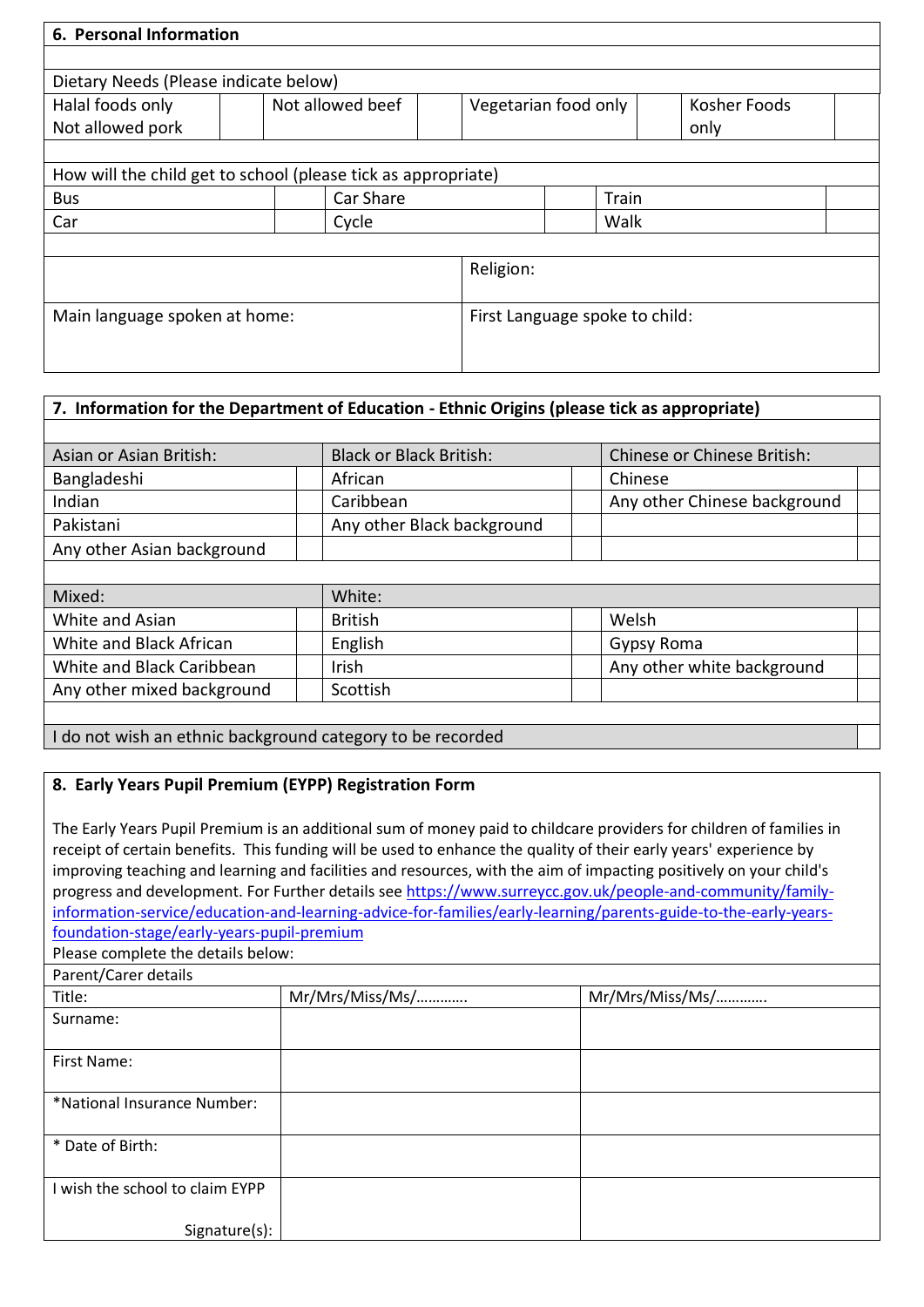| 9. Additional Information, e.g. special educational needs, delayed speech. |  |  |
|----------------------------------------------------------------------------|--|--|
| Any additional information you would like to share?                        |  |  |
|                                                                            |  |  |
|                                                                            |  |  |
|                                                                            |  |  |
|                                                                            |  |  |
|                                                                            |  |  |
| 10. Permission for short walks                                             |  |  |

Occasionally short walks are organised by the school to local places of interest as part of their learning experience. These walks are always assessed before they are undertaken. I give permission for my child to take part in short walks to local places of interest:

| Signature of Mother: | Date: |
|----------------------|-------|
| Signature of Father: | Date: |

# **Parent/Carer Declaration and Signature of Parent/Carer:**

I wish to apply for a place at Maybury Primary School Nursery and I have indicated the criterion under which I am applying for that place.

I certify that I am the person with parental responsibility for the child named in Section 1 and that the information given is true to the best of my knowledge and belief.

I understand that if I give any false or deliberately misleading information on this form and/or supporting documents, or withhold any relevant information, this may lead to the withdrawal of an offer of nursery school place for my child. I understand that the school reserves the right to amend its provision of nursery.

| <sup>'</sup> Signature of Mother: | Date: |
|-----------------------------------|-------|
| <sup>1</sup> Signature of Father: | Date: |

## **Please provide the school office with a copy of your child's Passport or Birth Certificate.**

### **Privacy Notice (How we use pupil information)**

Maybury Primary School is compliant with the General Data Protection Regulation which means we seek your specific consent to use the data we are collecting within this Admissions Form for the purposes as detailed within the Privacy Policy on the School website. We request that you sign this form to confirm that you are giving us your specific consent for the use of this data for the specific purposes outlined only."

**Signature:**  $\qquad \qquad$  Date

Name of child:

| Office Use Only           |                   |     |                      |     |
|---------------------------|-------------------|-----|----------------------|-----|
| Copy of birth certificate | <b>FEET Check</b> | Y/N | 15 Hour top up check | Y/N |
| Added to waiting list     | Date:             |     | Initials:            |     |